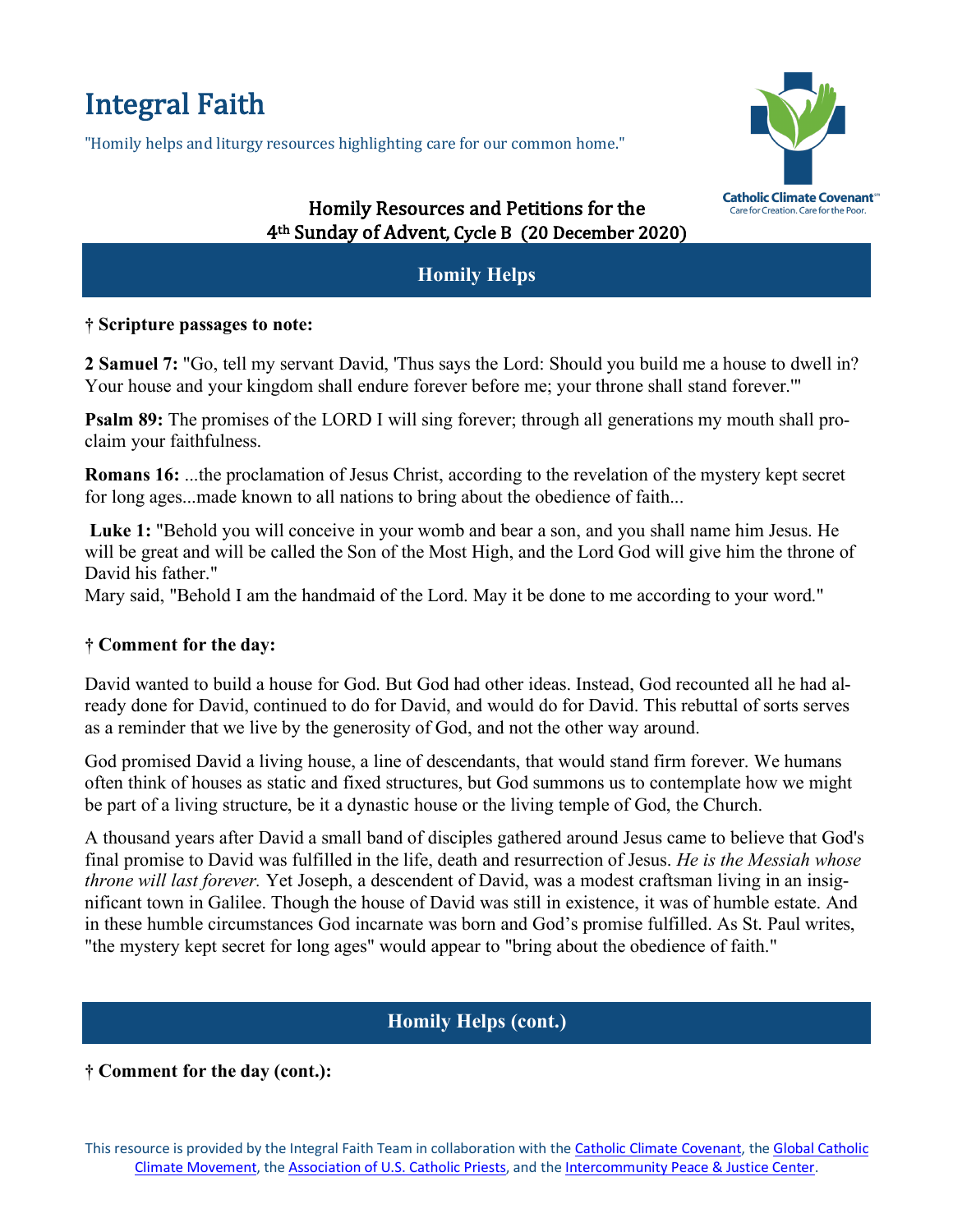And so, Mary of Nazareth is visited, not by an angel but an archangel, emphasizing the importance of the message he bears. Despite her humble background, her child will be given the throne of David. And despite his royal pedigree, he will be rejected by the religious and political elites of his time and suffer a shameful death. And Mary will suffer along with him. Yet in the end God will exalt him. This message will turn Mary's life upside down and lead her to places that she never imagined.

Overwhelmed though she certainly was, Mary replies, "Behold I am the handmaid of the Lord. May it be done to me according to your word."

Gabriel recognizes Mary's profound acceptance of God's work in her life in his greeting, "Hail, full of grace! The Lord is with you." Thus Mary is the model of what St. Paul calls "the obedience of faith." Because she was able to listen deeply to the voice of God as spoken in the depths of her life, she was likewise able to respond to the voice of God spoken by the archangel. And her obedience did not end with her response to Gabriel. It continued day by day as she lived out her 'yes' to God amidst all the changes and challenges that her life brought to her.

Mary inspires us to listen to God's call. We do this in prayer. We also do this by being attentive to what is happening in our lives – as individuals, as communities, as a society, as a civilization. If we are attentive, with God's grace, we can begin to discern God's call in our lives and our world. Pope Francis provides an excellent example of this, summoning us to care for God's creation. We need to open our eyes and ears to what is happening to our mother the Earth and the possibilities to heal her that are still available.

Thus there is another house that we need to concern ourselves with. It is our common home, the Earth. "Eco" in the word "ecology" comes from the Greek word for 'house' or 'household.' Pope Francis wrote his encyclical *Laudato si'* because he discerned God's call to the household of the faith to accept his urgent challenge to protect our common home. No home created by us, however lavish and comfortable can substitute for the beautiful home created by God. This is a living house that we are called to cherish.

As we speak rainforests are being cut down to make way for palm oil plantations. The Arctic is being exploited by petroleum seekers. As their habitats are destroyed many animals move into "civilized" places. This closenessss to other species gives rise to zootic diseases such as AIDS, Ebola, and Covid viruses. We can answer the Pope's call to protect our beautiful home by portcting and advocating for more green space on our planet.

#### **† Passages from** *Laudato si'* **to note:**

Theological and philosophical reflections on the situation of humanity and the world can sound tiresome and abstract, unless they are grounded in a fresh analysis of our present situation, which is in many ways unprecedented in the history of humanity. (#17)

Humanity is called to recognize the need for changes in lifestyle, production and consumption in order to combat this warming or at least the human causes that produce or aggravate it. (#23)